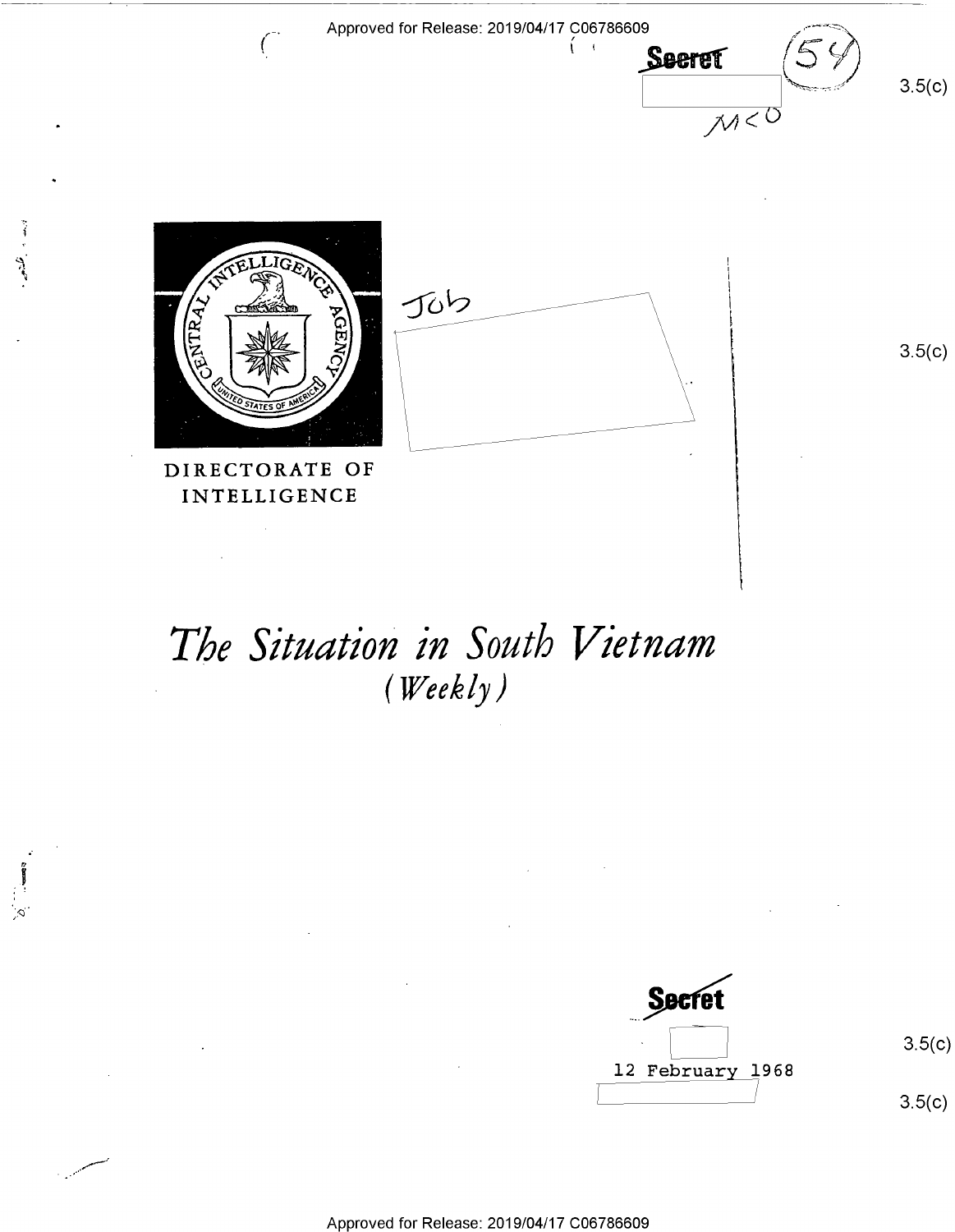### Approved for Release: 2019/04/17 C06786609<br>SECRET ( SEGRET

 $3.5(c)$ 

## CENTRAL INTELLIGENCE AGENCY Directorate of Intelligence

THE SITUATION IN SOUTH VIETNAM (5 February — ll February 1968)

### C O N T E N .T S

### Section

## POLITICAL SITUATION I

Difficulties of civilian task force; National Assembly developments; Reaction from influential nongovernment figures.

REVOLUTIONARY DEVELOPMENT **II** 

Impact of the Communist offensive on pacification; Binh Dinh Province; Ninh Thuan Province; Quang Tri Province; Situation in Saigon; the IV Corps senior officials. <sup>~</sup>

ECONOMIC SITUATION III

Economic effects of Tet offensive.

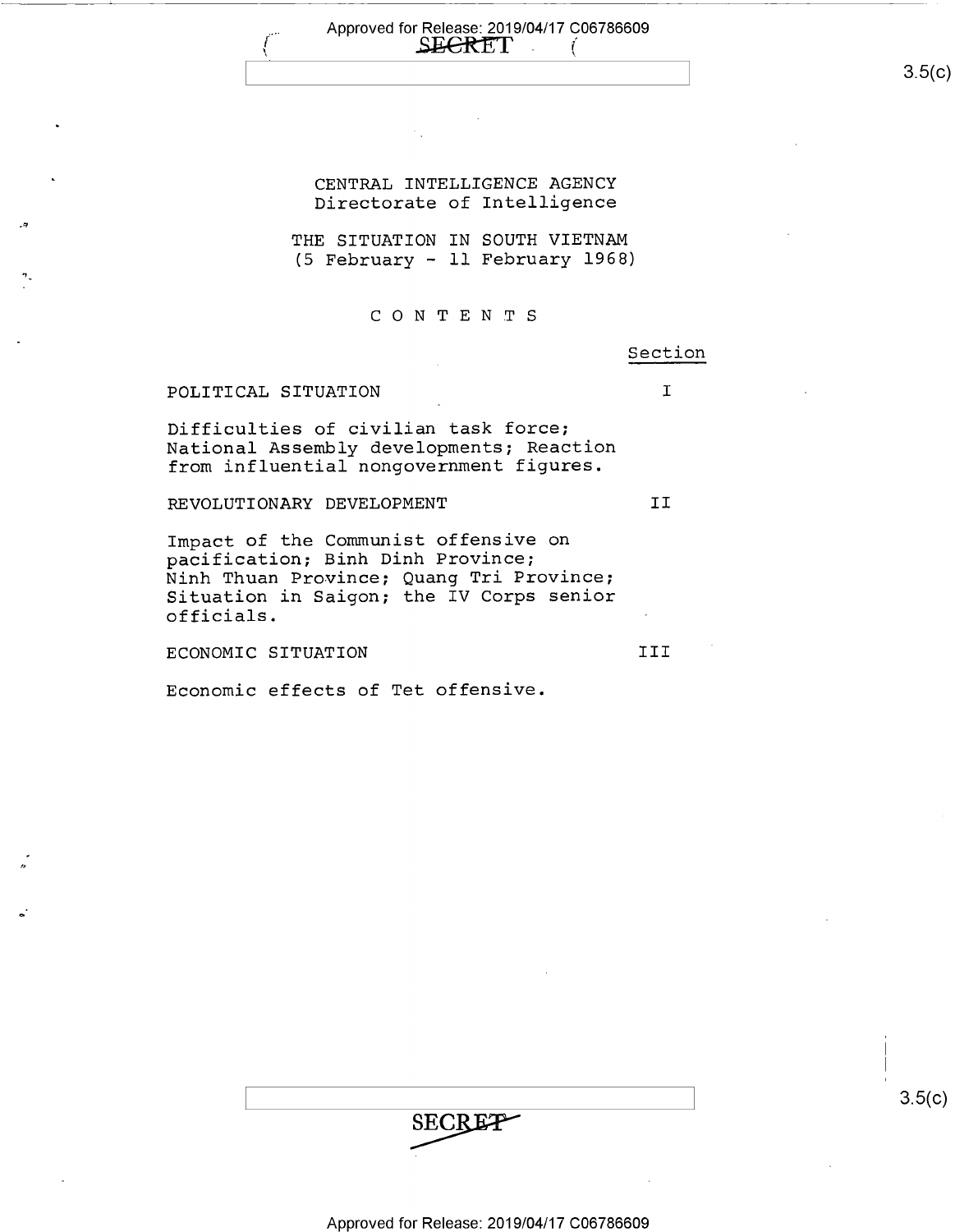,\_ Approved for Release: 2019/04/17 C06786609 **SEGRET** 

### I. POLITICAL SITUATION

The task force established to cope with civilian aspects of the current crisis is apparently beset with serious difficulties because of internal bickering and the insistence of many members on tying up operations in bureaucratic red<br>tape. There appears to be an increasing groundswell in favor of amending the constitution to allow Vice President Ky<br>to serve concurrently as prime minister. but Ky is turning aside for the moment any consideration of consolidating his power. The National Assembly is showing<br>a willingness to cooperate with the government in clearing up the crisis, after an initial round of severe criticism from the Upper House. An increasing number of influential personalities outside the government seem<br>. to be coming to the view that the Communist offensive has hurt the Viet Cong image and that it provides a good<br>opportunity for the government to mobilize popular support by calling on the assistance of prestigious political leaders.

## Difficulties of Civilian Task Force

 $2.$ 

n

.u

-

1. The South Vietnamese task force established<br>to cope with the massive problems arising from the Viet Cong Tet offensive is apparently running into serious difficulties because of internal bickering and bureaucratic red tape,  $\frac{1}{2}$ 

On 9 February,<br>General Nguyen Duc Thang, Vice President Ky's<br>deputy on the task force, declared that he was resigning in frustration, and he has failed to appear for subsequent meetings.

of the cabinet members on the task force, most notably the ministers of health and refugees, have

 $I-1$ 

 $\overline{\text{SECRET}}$ 

Approved for Release: 2019/04/17 C06786609

 $3.5(c)$ 

3.3(h)(2)

3.3(h)(2)

3.3(h)(2)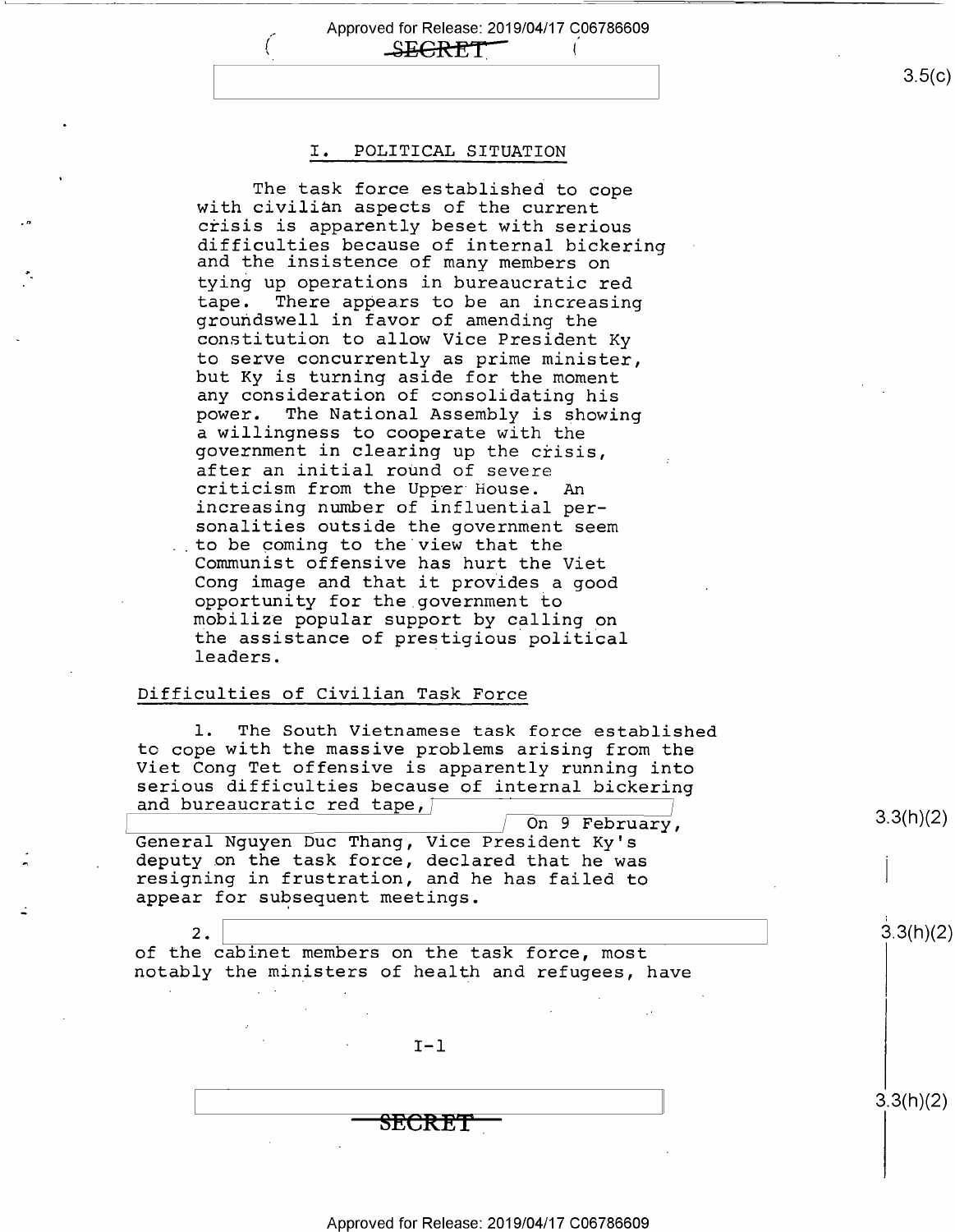## SECRET<sub>"</sub>

been unable or unwilling to work together cooperatively and insist on following normal: ministerial procedures, with the result that much needed services are not being provided the people in a timely and efficient manner.

3. There is also a growing move afoot,

to urge Ky to have the constitution amended to allow his own appointment as prime minister. Several Lower House deputies, some senators, Ky's own advisers, and Generals Thang and Khang have all reportedly approached Ky with the proposition, and all claim that he would get fairly widespread support for such a move. Ky's image has improved markedly during the current crisis, to the detriment of both President Thieu and Prime Minister Loc. Thieu has taken a quiet, behind—the-scenes approach to the

situation and has remained inaccessible for personal meetings with almost everyone except his closest advisers. As a result, people have taken their problems and ideas to Ky and are reportedly coming away with the impression that he is the government's man of action.

4. Ky, however, has reportedly put aside at least for the time being, all urgings that he consolidate his power. Although he has himself been mildly critical of Thieu's conduct, he has indicated to his advisers that he intends to cooperate with Thieu and will not consider a move to put himself in the prime ministership.

doing his best to improve Loc's image and to include him in the task force's plans and activities Although Ky is probably fully aware of the need for governmental cooperation during the crisis, he may well find the groundswell in favor of his assuming greater executive power hard to resist if it continues to gain momentum.

\he is

SECRET

3.3(h)(2)

 $3.5(c)$ 

3.3(h)(2)

3.3(h)(2)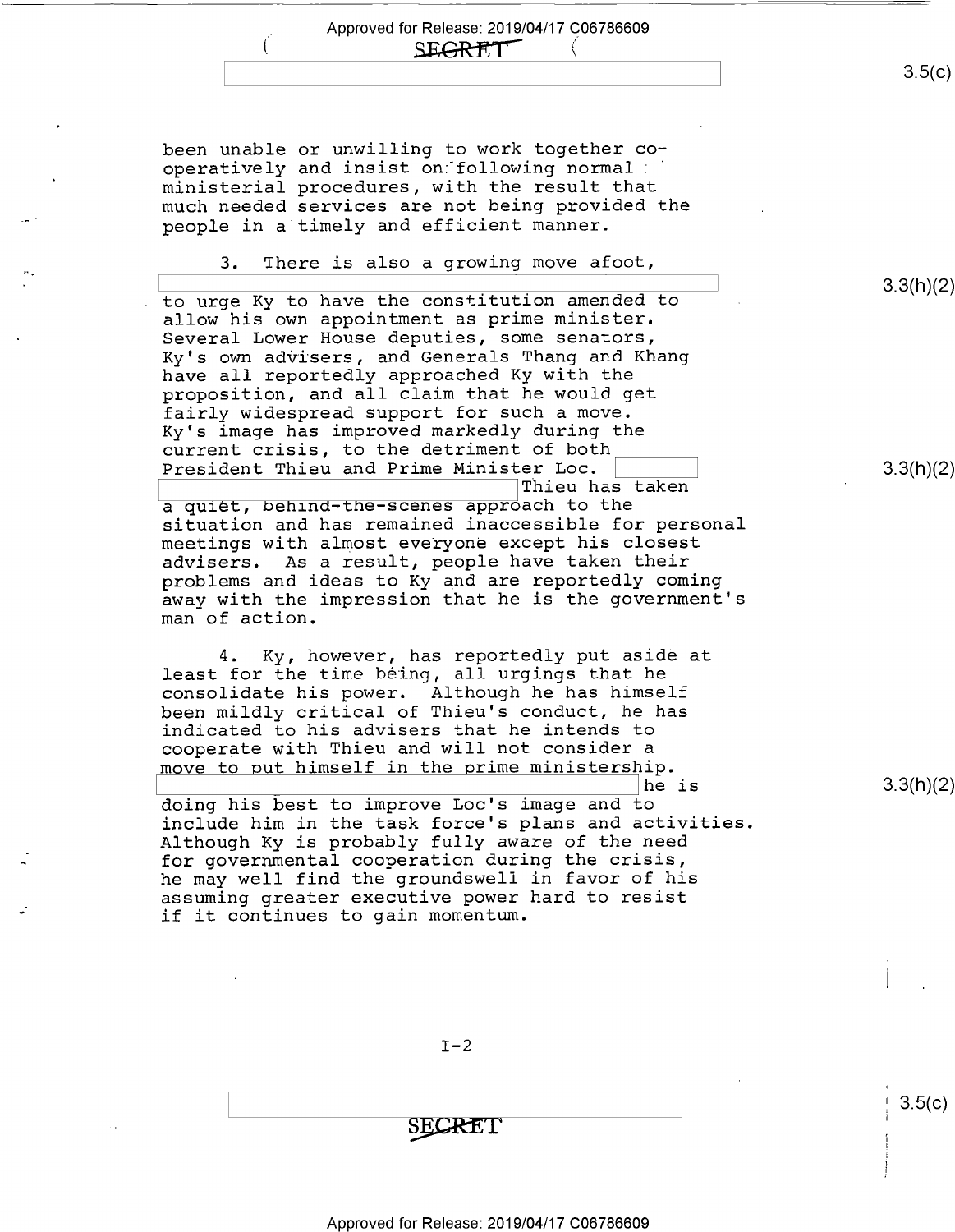- Approved for Release: 2019/04/17 C06786609 ' 1. SECRET

 $3.5(c)$ 

5. Prime Minister Loc, for his part, apparently<br>fears that the criticism directed at him for his<br>' lack of initiative in the crisis may spell his doom.

3.3(h)(2)

 $3.5(c)$ 

### National Assembly Developments

.-

6. The Lower House has thus far proved highly cooperative with the government in its attempts to restore order and the Upper House has<br>begun to come around after voicing some vitriolic criticism of the government's lack of preparedness<br>for the attacks. The two houses agreed on 10 for the attacks. The two houses agreed on 10<br>February to establish a joint aid committee and the Upper House appointed several senators to act as liaison between the house and various segments of the executive. The Lower House has made an effort to keep in touch with the executive throughout the crisis.

7. President Thieu addressed a joint session of the assembly on 9 February and appealed for the assembly's close cooperation. He asked that he be allowed to promulgate decrees in the area of economy and finance for a one—year period, and urged quick passage of the 1968 budget. He also emphasized the government's determination to adhere to the constitution and, although admitting that some of the emergency measures instituted during<br>the crisis "do violate freedom and democracy to some extent," pointed out that the steps were necessary and that the government intends to<br>limit them as much as possible. Also outlined were certain steps to increase mobilization. These<br>include earlier call-up of 18- and 19-year-olds,<br>recall of veterans with five-years' service or<br>less, postponement of some discharges, and military training "in place" for civil servants under 45 and

 $I-3$ 

**SECRET**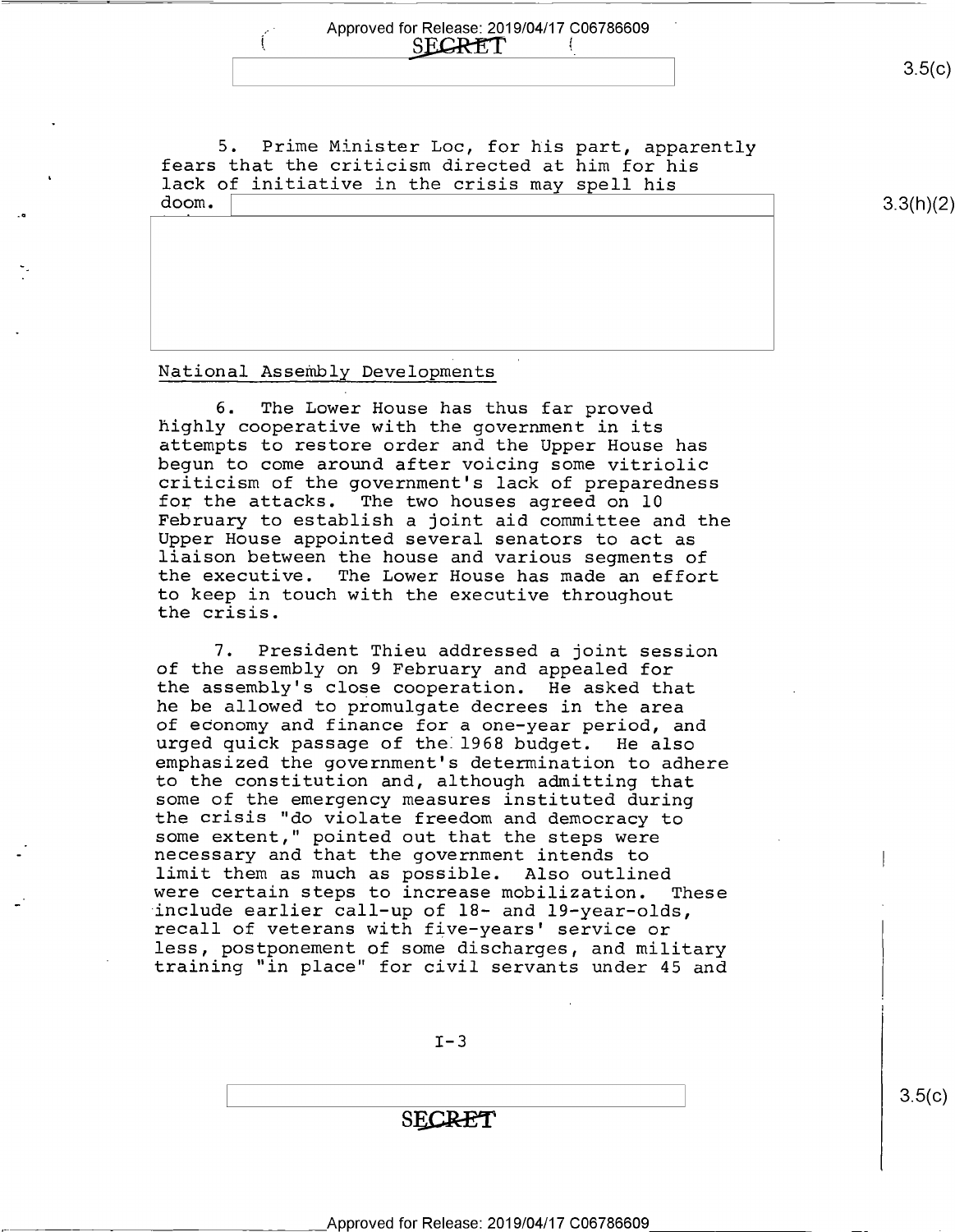$\overline{\phantom{a}}$  , ...  $\overline{\phantom{a}}$  , ...  $\overline{\phantom{a}}$  , ...  $\overline{\phantom{a}}$  , ...  $\overline{\phantom{a}}$  , ...  $\overline{\phantom{a}}$  , ...  $\overline{\phantom{a}}$  , ...  $\overline{\phantom{a}}$  , ...  $\overline{\phantom{a}}$  , ...  $\overline{\phantom{a}}$  , ...  $\overline{\phantom{a}}$  , ...  $\overline{\phantom{a}}$  , ...  $\overline{\$ 

students of 17 and over. Although some of these steps may meet with disapproval from certain of the assemblymen, reaction to Thieu's speech has thus far been generally favorable.

### Reaction from Influential Nongovernment Figures

8. An increasing number of influential personalities seem to be coming to the view that the Communist offensive has not only hurt the Viet Cong image in the eyes of the people but will also serve to increase support for the government. They say, however, that the decree of popular backing<br>which the government can expect will depend on the government's ability to provide for the people and mobilize them for the anti-Communist fight.

9. Tran Quoc Buu, president of the Vietnamese Confederation of Labor who took a pessimistic view<br>early in the crisis,

 $\frac{1}{\mathsf{e}}$   $\frac{1}{\mathsf{e}}$  3.3(h)(2) "neutral" have now swung to support of the government. This opinion was concurred in by Vo Van Tai, secretary general of the confederation's Saigon council. Tai, who is still scheduled to be tried for his part in the recent labor disputes, had previously issued a statement on behalf of his council voicing full support for the government in the crisis.

 $10. \begin{array}{ccc} \hline \end{array}$ regime now has a perfect opportunity to capitalize on anti-Communist sentiment, but should not use its own resources exclusively to mobilize the population. The government would do better, he believes, to encourage the direct participation of leading nongovernment personalities. According Buu's own effort to  $\overline{\text{organize his confederation affiliates to assist}}$  3.3(h)(2) the government are being encouraged by several cabinet members.

11. Oppositionist Lower House deputy Ly Ouy Chung expressed similar views' \ \_3XXhX2) Chung voiced optimism at the lack of popular response to the Viet Cong and, like Buu, views the present situation as a

 $1 - 4$ 

 $\begin{bmatrix} \overline{\phantom{0}} & \overline{\phantom{0}} & \overline{\phantom{0}} & \overline{\phantom{0}} & \overline{\phantom{0}} & \overline{\phantom{0}} & \overline{\phantom{0}} & \overline{\phantom{0}} & \overline{\phantom{0}} & \overline{\phantom{0}} & \overline{\phantom{0}} & \overline{\phantom{0}} & \overline{\phantom{0}} & \overline{\phantom{0}} & \overline{\phantom{0}} & \overline{\phantom{0}} & \overline{\phantom{0}} & \overline{\phantom{0}} & \overline{\phantom{0}} & \overline{\phantom{0}} & \overline{\phantom{0}} & \overline{\$ SECRET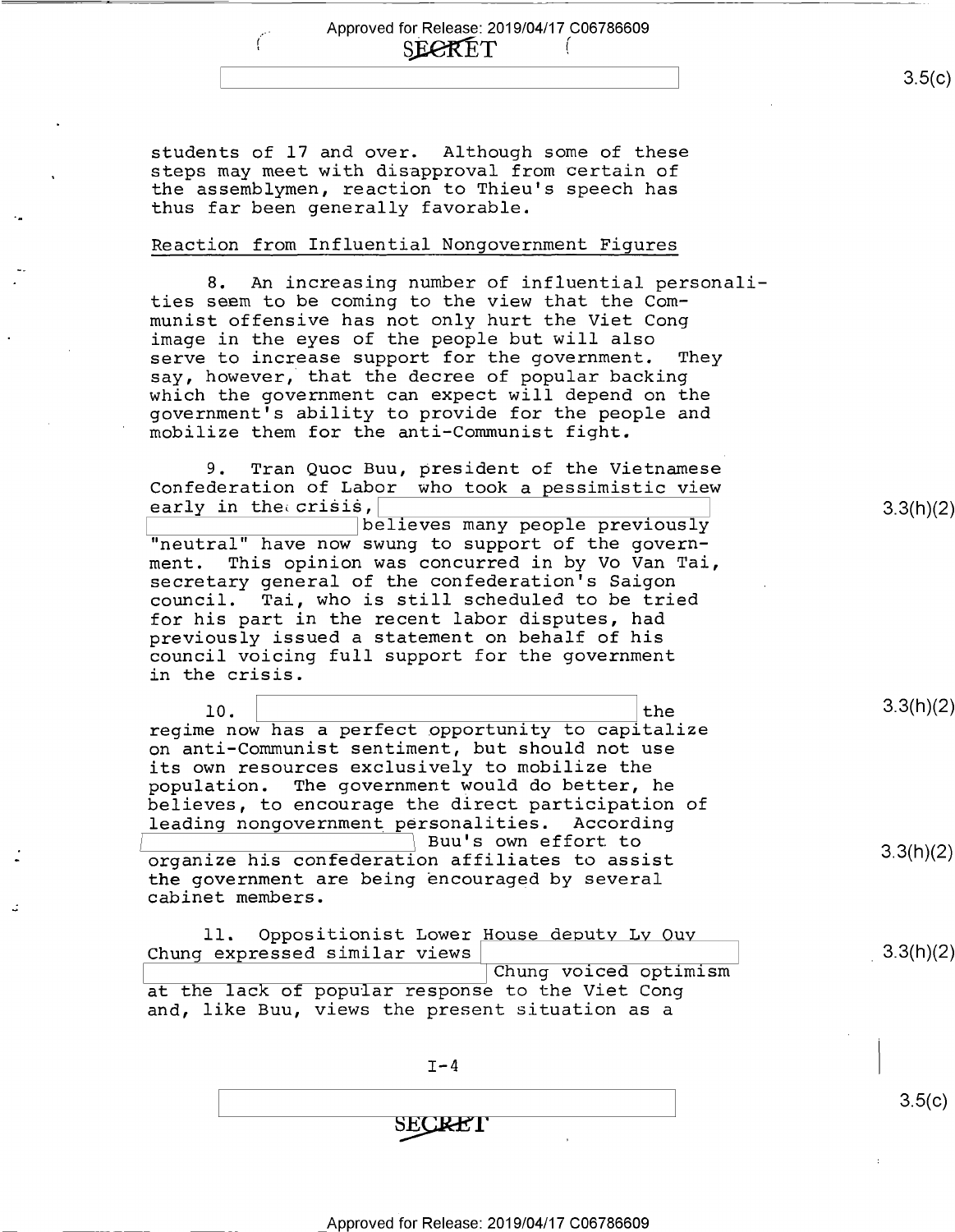## SECRET<sub>I</sub>

good opportunity for the government to broaden its<br>base of popular support by calling on the assistance<br>of various prestigious figures. Chung said that<br>the Lower House will continue to support the<br>government's efforts in t

-1

l2. Phan Khac Suu, an oppositionist and de- feated presidential candidate who was taken into protective police custody on 5 February because of a Viet Cong prisoner's allegation that Suu would<br>be kidnapped, has also expressed his eagerness to<br>help the government.

3.3(h)(2)

13. These indications of a willingness to<br>join forces with the government from persons<br>who, like Suu and Chung, are known oppositionists<br>or, like Tai, have a grudge against the government, are encouraging signs. All of these indi-<br>viduals can probably command a considerable follow-<br>ing, and their influence should be useful in committing more of the public to the anti-Communist<br>effort. Despite the optimism shown by these men<br>about the people's willingness to rally to the<br>government, however, it is still too early to tell<br>whether the population in t

 $I-5$ 

 $\overline{\phantom{a}}$  . The contract of the contract of the contract of the contract of the contract of the contract of the contract of the contract of the contract of the contract of the contract of the contract of the contract of **SEGRET** 

 $3.5(c)$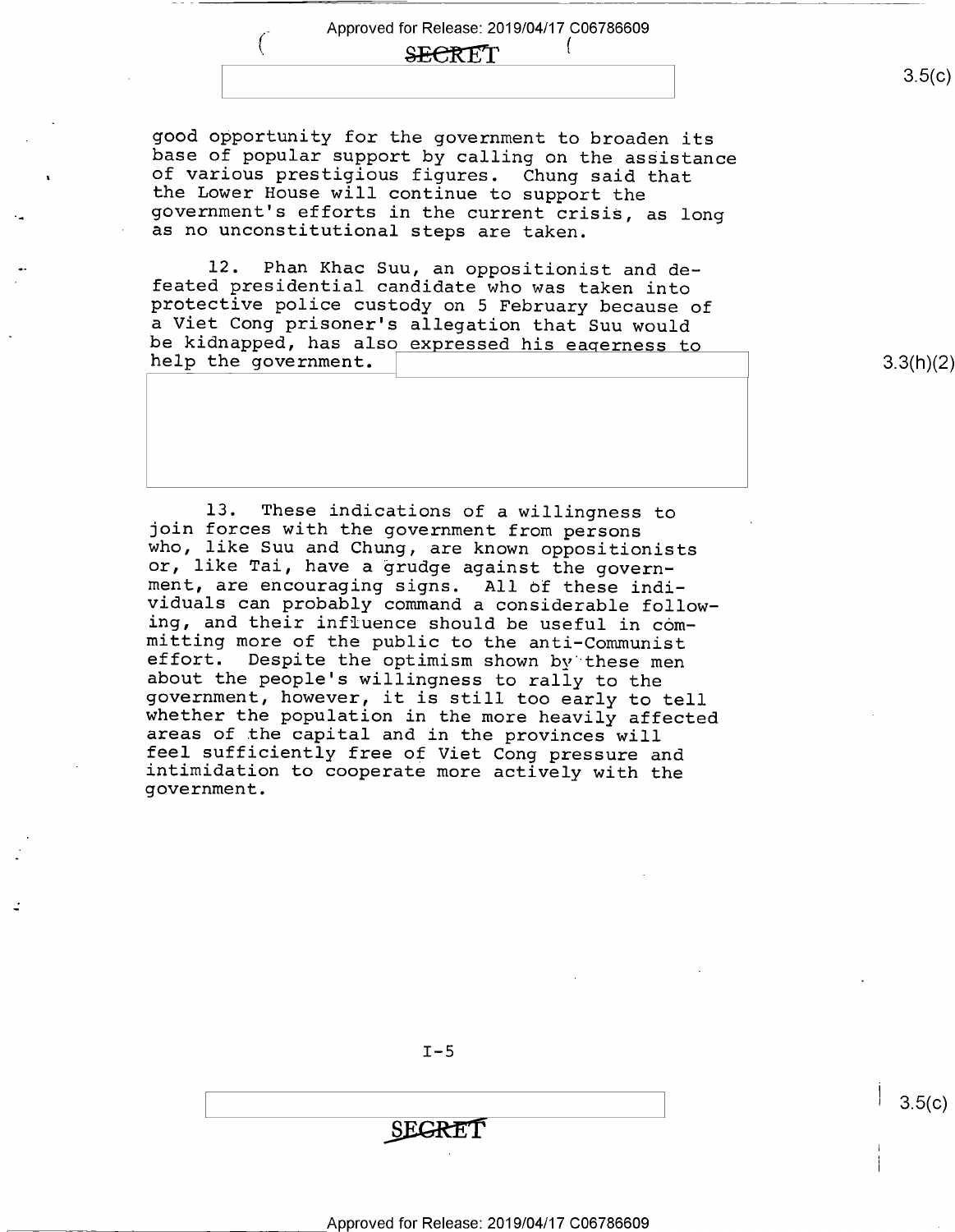,\_,.. Approved for Release: 2019/04/17 C06786609 SECRET<sub></sub>

### II. REVOLUTIONARY DEVELOPMENT

Reports from throughout South Vietnam indicate that the hamlet development program in a large number of provinces has been significantly upset. Allied military units supporting pacification have been largely withdrawn to defend the towns, many Revolutionary Development teams have been unable to stay in their hamlets, and others have been withdrawn to guard installations in the towns or to assist<br>in rooting out Communist remnants. In in rooting out Communist remnants. Quang Tri, Binh Dinh, and Ninh Thuan provinces, the enemy seems to have directed his efforts toward upsetting already completed hamlet pacification efforts, rather than directly attacking the teams and what remains of their defense forces. The situation in Saigon is examined from the standpoint of the reaction of the Vietnamese Government to the problems facing it there. In the months-prior to and during the enemyoffensive, the performances of the IV Corps province cheifs have varied widely. The threat to IV Corps is by no means over; several provincial capitals appear to be under a state of "seige" and others have been extensively damaged.

## Impact of the Communist Offensive on Pacification

l. Additional information has become available that tends to reinforce the assumption made in the Situation in South Vietnam (Weekly) of 5 February that one objective of the recent enemy campaign may have been to assert or reassert control over<br>large seqments of the rural population. This large segments of the rural population. effort appears to have involved the use of guerrilla and district units taking advantage of the diversion of allied forces to protect the urban areas. '

II—l

SECRET

 $3.5(c)$ 

 $\vert$  s.5(c)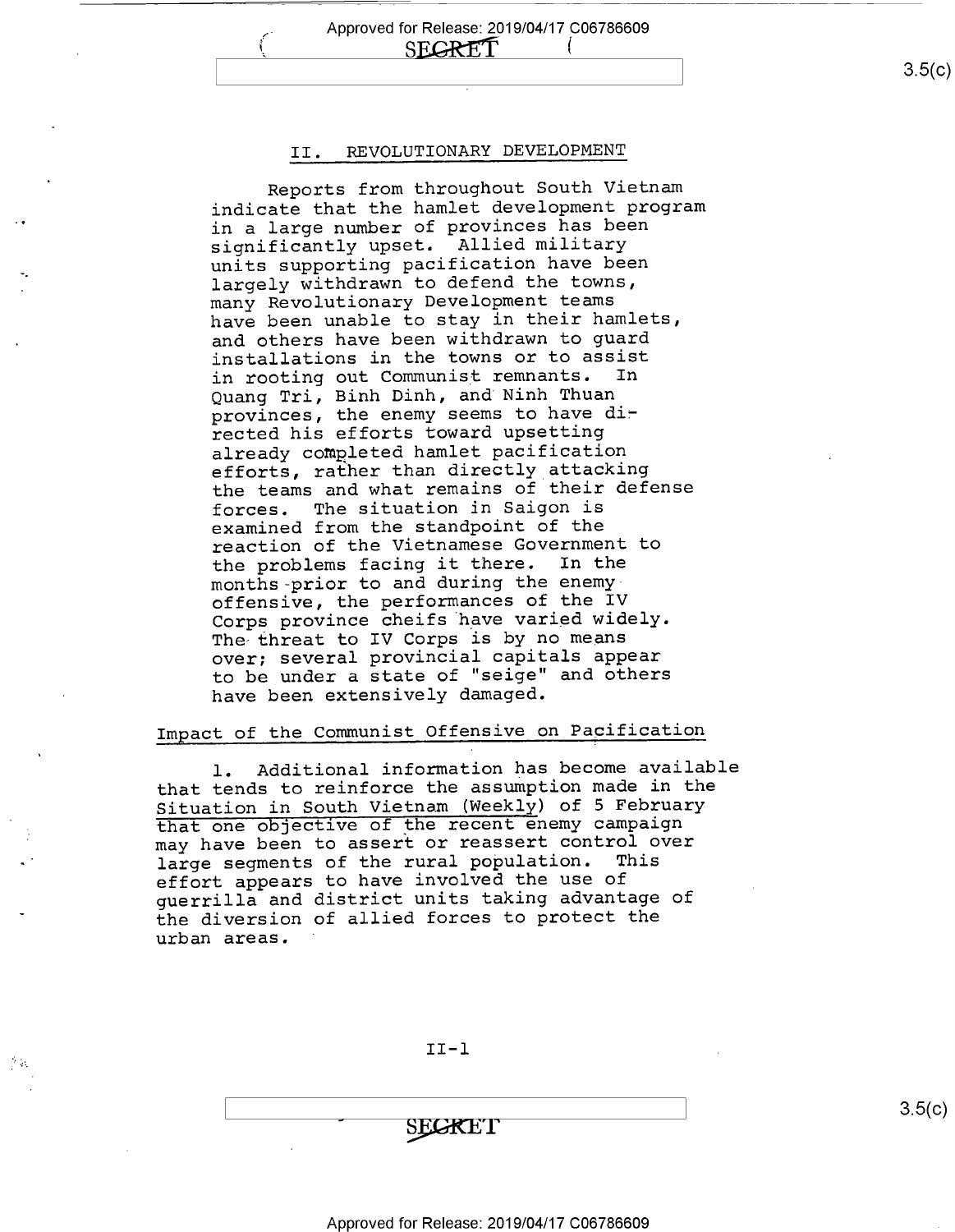$\overline{\cdot}$ 

SE**GRET** 

2. Reports indicate that hamlet development in a large number of provinces has been set back<br>considerably. Since government military forces supporting pacification were by and large withdrawn to defend towns, many Revolutionary Development teams have been pulled in to guard installations in towns or to assist in rooting out Communist remnants. Moreover, the enemy in some provinces seems to have directed his efforts toward upsetting already completed hamlet pacification efforts rather than initiating military action directly against the teams and what remains of their defense forces, primarily Regional and Popular Force soldiers.

### Binh Dinh Province

a

<.

3. In Binh Dinh Province, 20 Revolutionary Development teams have been removed, at least temporarily, from their hamlets because of the<br>withdrawal of supporting government troops. About withdrawal of supporting government troops. eight additional teams are in Qui Nhon city on temporary security duty. Vietnamese officials in .~Binh Dinh believe the teams should be able to return to their hamlets around the middle of February if the security situation remains at its<br>present level. Many of the new refugees in Qui Nhon are from hamlets that have been overrun, and it may be difficult to persuade these people to return.

4. US officials in Binh Dinh Province believe it will take at least l8 months to reach the same stage of hamlet development that existed six months ago, when provincial security began to decline. Advisory personnel believe that the province's 1968 pacification plan may have to be set aside and resources directed toward areas previously <sup>~</sup>developed during 1966 and 1967. This is a serious setback, since Binh Dinh was one of the showplaces for the pacification program.

### Ninh Thuan Province

5. Although no enemy attacks have been reported against the provincial capital or district towns of coastal Ninh Thuan Province in II Corps, Viet Cong forces have reportedly entered, unopposed, a

 $II-2$ 

\ \  $-$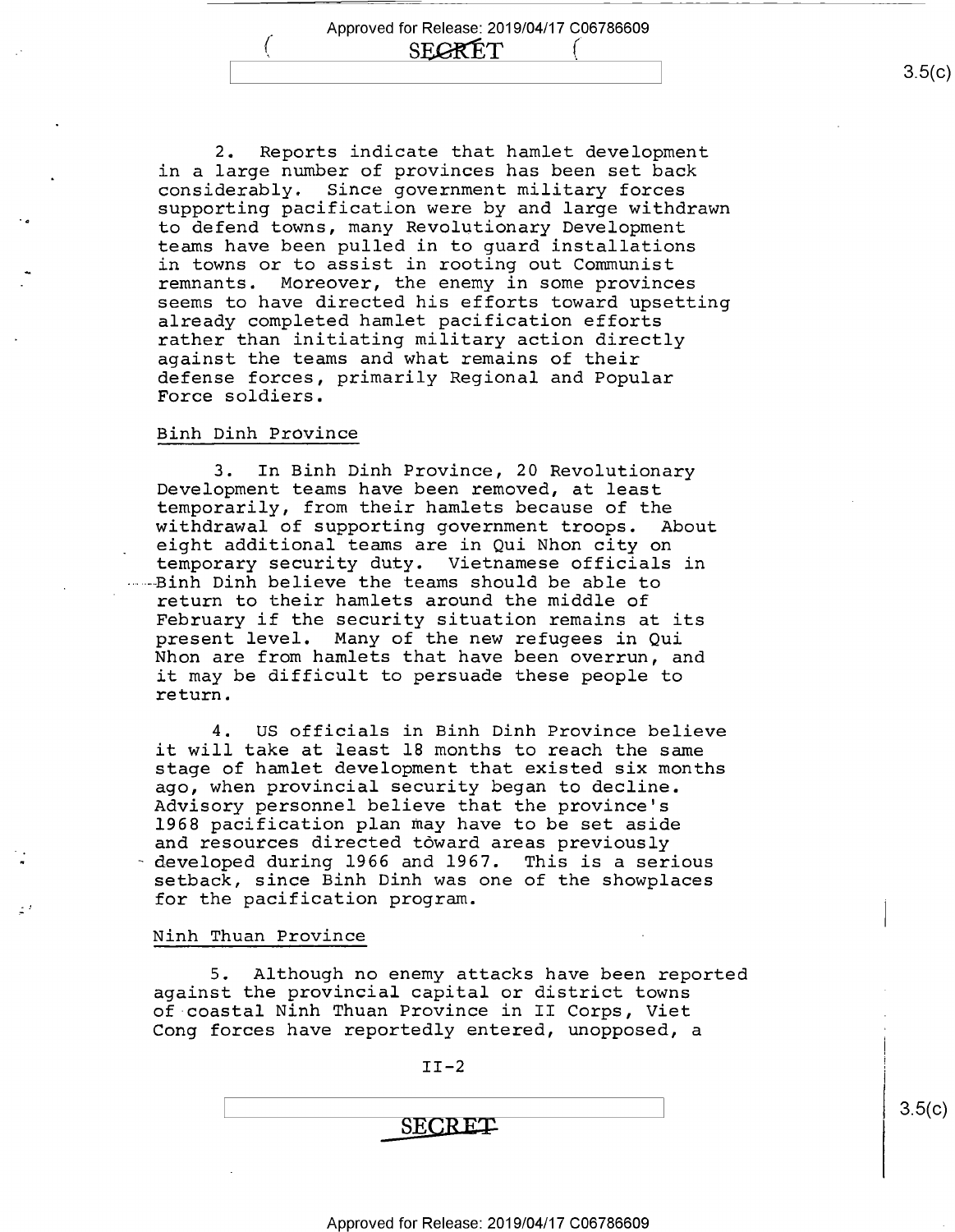SECRET

 $\ell_-$ 

number of Revolutionary Development hamlets in the province. Between 31 January and 5 February, Communist units entered l2 hamlets that had either been worked by Revolutionary Development teams during 1967 or were scheduled for development under the 1968 program. None of the l2 hamlets had a team present. One other hamlet, which was protected by a team, was harassed during this period.

The primary objectives of the Viet Cong in the 12 hamlets was reportedly to obtain foodstuffs and to propagandize against the South Vietnamese Government, the US, and the Revolutionary Development (RD) program. By a show of strength in these hamlets, the enemy is almost certainly attempting to detract from pacification efforts previously considered completed. In the hamlets scheduled for development during 1968, the Communists reportedly attempted to recruit youth for their own forces and to discourage hamlet residents from cooperating.

7. US officials in Ninh Thuan have for some time noted a Viet Cong propensity to wait until teams move out of a hamlet before trying to reassert control. Over the past few months, the Viet Cong Over the past few months, the Viet Cong have launched numerous company-and platoon-size attacks against hamlets already pacified through the RD program, those scheduled for pacification, and those that might offer resistance to rice collection operations. During December, when enemy activity in Ninh Thuan increased by more than 100 percent over any month since July 1967, enemy forces conducted l2 platoon-size hamlet entries and nine company—size entries. The Viet Cong forces heavily damaged one secured hamlet, forced the withdrawal of a Truong Son (montagnard) RD team from another, and caused the subsequent evacuation of the people from a third hamlet located on the fringes of an enemy base area.

8. A change in Viet Cong tactics in Ninh Thuan from limited harassing attacks, or sapper and propaganda activities, was first evident in late

n

 $II-3$ 

SECRET

 $3.5(c)$ 

Approved for Release: 2019/04/17 C06786609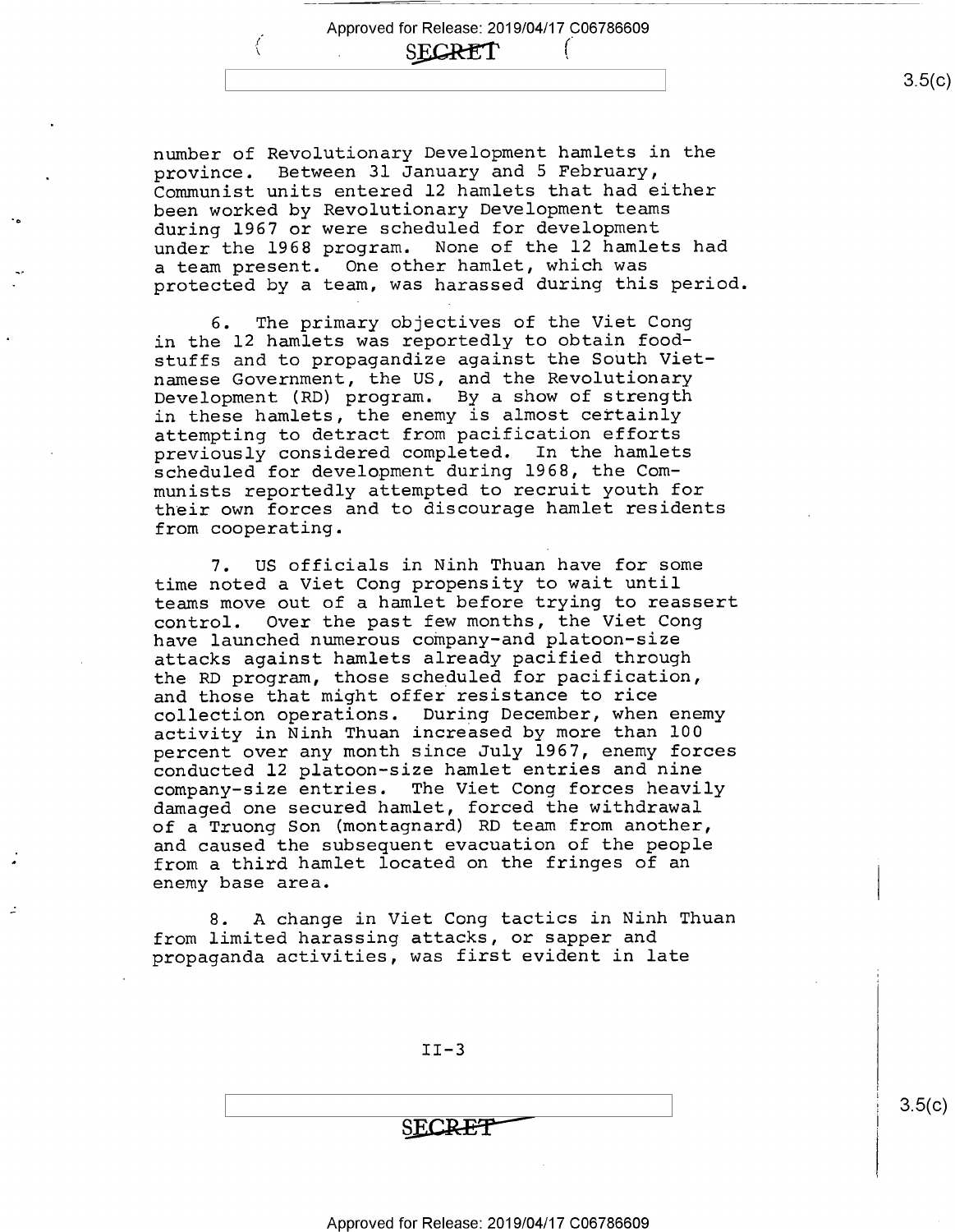# **SECRET**

November 1967, when at least four enemy companysize attacks were directed at Vietnamese military forces providing hamlet security. The sudden sharp rise in the intensity of enemy actions, the reported capture of Chinese—made AK—47 weapons, and the discovery of dead enemy soldiers allegedly dressed in North Vietnamese Army (NVA) uniforms have led MACV to conclude that NVA units are probably operating in the province.

### Quang Tri Province

l

9. Since the Tet offensive, about 3,000 persons in Quang Tri Province have left the RD areas, concentrated in Trieu Phong District, for the relative security of Quang Tri city. The refugees have reported that youths in their hamlets are being formed into Viet Cong "civil defense militia" in order to free the enemy's main force battalions for another attack on Quang Tri city. The formation of "self—defense militia" by the Communists has been reported in some other provinces, including Binh Long in III Corps and in the delta.

l0. In the Trieu Phong RD areas, at least three New Life Hamlets have been completely destroyed. Refugees from these hamlets have reported Viet Cong terrorism, including the assassination and kidnapping of GVN officials and/ or their families. Many of the refugees blame the Vietnamese Army for not reclaiming the RD areas, which the enemy forces have held for eight days. The Communists cite the lack of ARVN operations as indicative of Viet Cong success in the province.

ll. Nine RD teams have already been withdrawn into Quang Tri city, but seven teams are remaining in place in hamlets immediately adjacent to the city. In Quang Tri, as elsewhere in the country, enemy forces are apparently concentrating on the destruction of completed RD projects and are leaving the RD teams almost unscathed.

 $II-4$ 

**SEGRET** 

 $3.5(c)$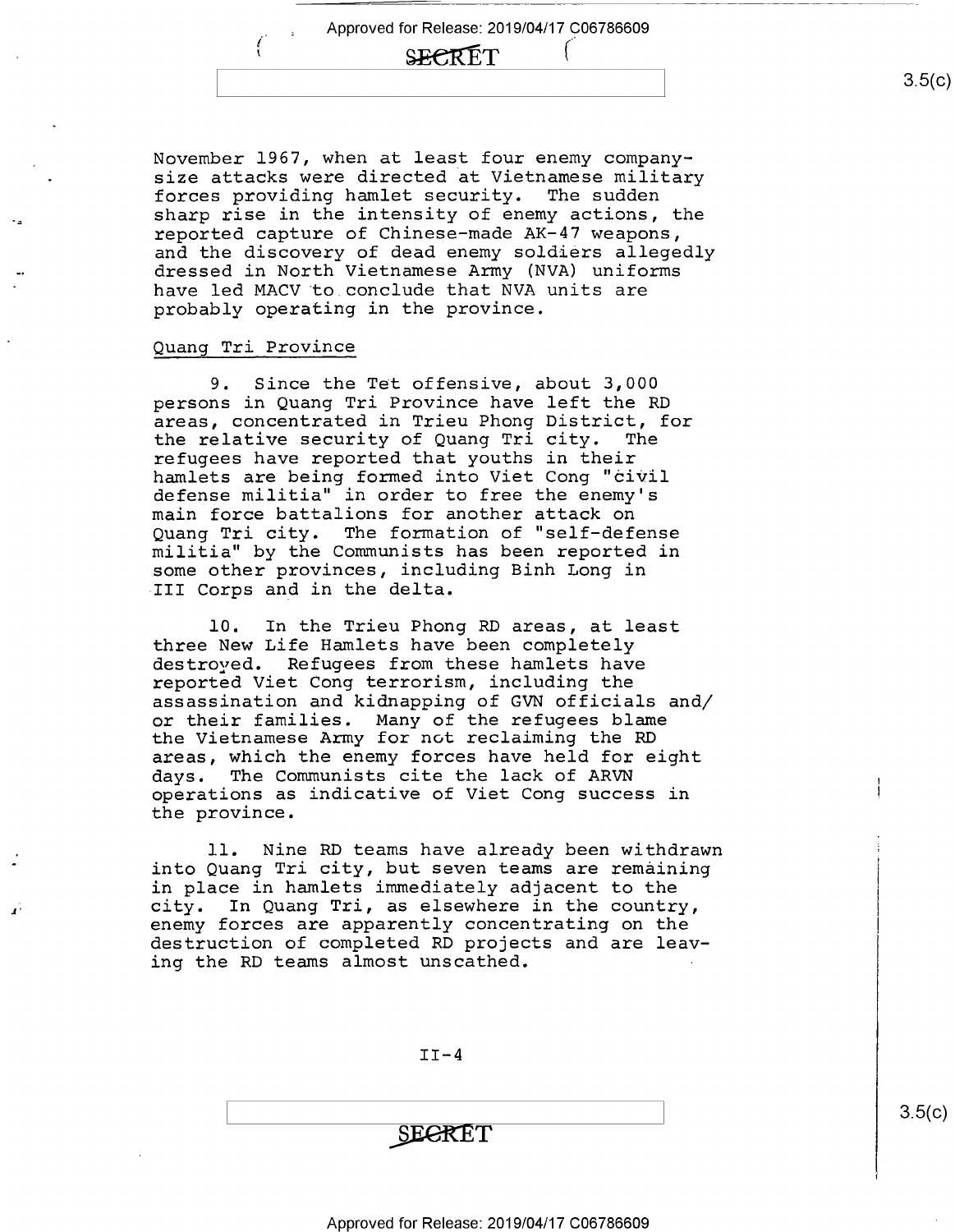SEGRET<sup>-</sup>

### Situation in Saigon

12. A joint Vietnamese-US task force--the National Recovery Committee (NRC)--has been established to coordinate allied rehabilitation efforts in the Saigon area. In addition, the Vietnamese Government has instructed subordinate echelons to set up similar coordinating bodies at corps and province levels. Vice President Ky, the chairman of the joint task force, established an around—the—clock coordinating center at Independence Palace and assigned General Nguyen Duc Thang as chief coordinator. Ambassador Komer's deputy, General Forsythe, has been named Thang's full—time US counterpart. The task force includes representatives from the Vietnamese Army and civil ministries,\ \

13. Thang has established four coordinating<br>staffs: requirements and allocations, resource requirements and allocations, resource availability, information and psychological operations, and popular participation. will direct its resources toward assuring the fulfillment of three priority projects in Saigon: clearing Viet Cong remnants from the city, caring for the large number of refugees, and assuring adequate food supplies for the people.

l4. The heavy fighting in and around Saigon since 31 January has generated an estimated 200,000 refugees in the city and in surrounding Gia Dinh Province. A number of these people——perhaps half- can be expected to return to their homes when the fighting abates. In Gia Dinh Province, the districts that were the most severly affected by the fighting were those in the northern half of the province-- Tan Binh, Hoc Mon, Go Vap, and Thu Duc.

l5. CORDS advisers report that the Vietnamese Army units in Gia Dinh have lacked aggressiveness in rooting out Viet Cong remnants, and that only the quick deployment of US troops saved the province from chaos. On the other hand, they report that the often-faulted province chief, Major Cau, has worked non-stop through the crises and turned in a creditable performance.

 $II-5$ 

SECRET

3.3(h)(2)

s.5(¢)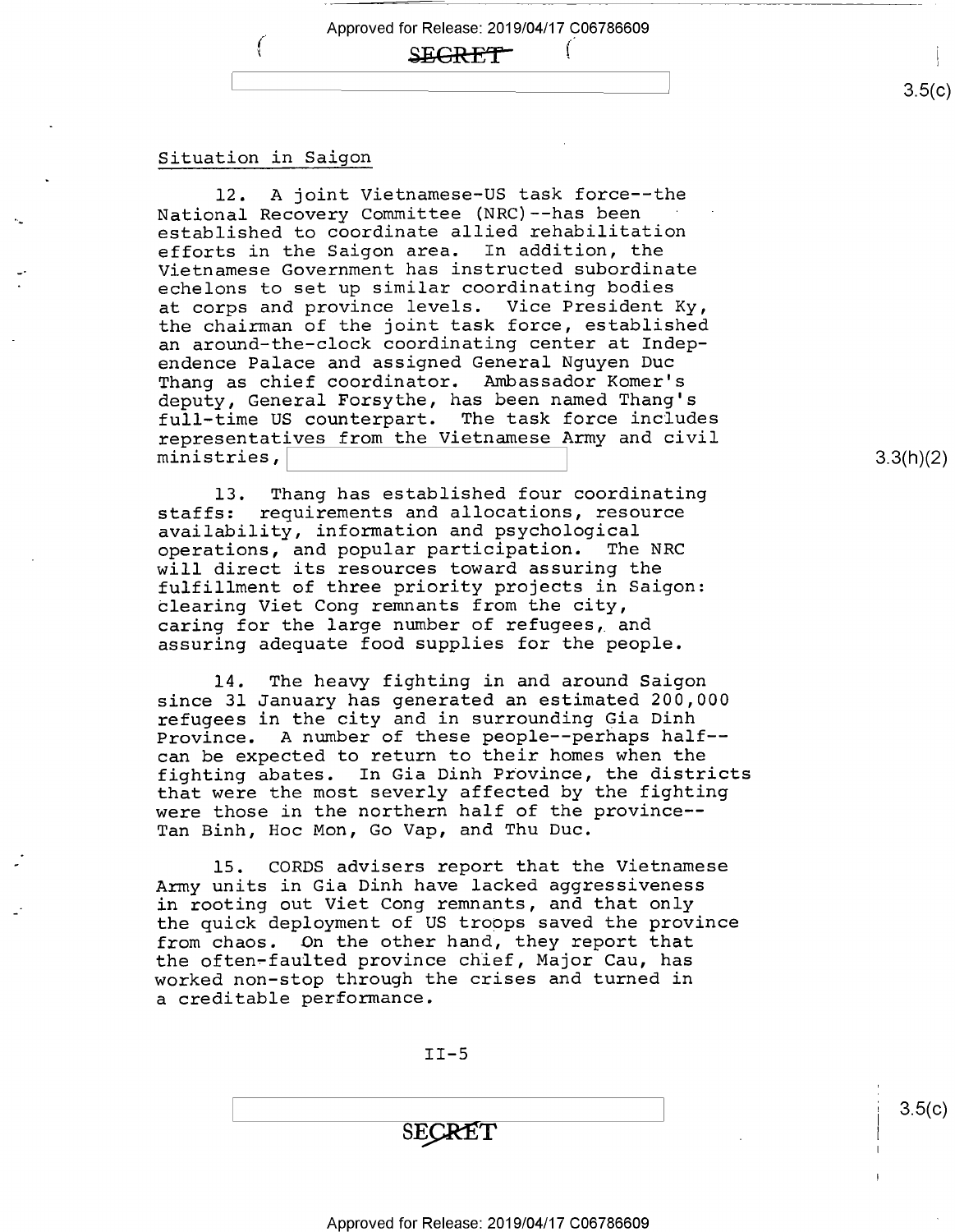# SEERT!

l6. The refugees and homeless in Saigon — Gia Dinh are being cared for in approximately 75 refugee centers, most of which the government has stocked with foodstuffs and bedding. The centers, under the jurisdiction of the Ministry of Social Welfare, are being administered by various civic organizations, including the Catholic welfare agencies and youth groups. Some l,500 Revolutionary Development cadres have reportedly been brought in from the training school at Vung Tau to assist in caring for the refugees.

l7. Refugees in Saigon, as elsewhere in the country, will receive all normal assistance payments--about 1,000 piasters per person--and those who have lost their homes will receive resettlement allowances. Security officials in Saigon are concerned that the refugee centers may become a haven for Viet Cong stragglers and, to prevent this, have instituted periodic inspections.

l8. At last report, fighting continues in precincts 5, 6, 7, and 8 in Saigon. The enemy appears to be trying to isolate the predominatly Chinese section of the city, Cholon, from the main part of Saigon. Since 31 January, civilian casualties have been heavy in the city fighting.' The press speculates that anywhere from 200 to 350 persons have been killed and at least 3,800 injured in Saigon alone.

l9. Food supplies in the city are considered adequate, largely because most households had stocked up heavily for the Lunar New Year celebration The Saigon government, however, has distributed a large amount of foodstuffs to the refugee centers and is selling additional amounts of rice at distribution points in the city. Revolutionary Development cadres are reported to be assisting in rice distribution, also.

20. Within Saigon, water and electricity is available in varying degrees to residents in areas serviced. The most pressing problem, however, has

.

 $II-6$ 

**SECRE<del>T</del>** 

#### Approved for Release: 2019/04/17 C06786609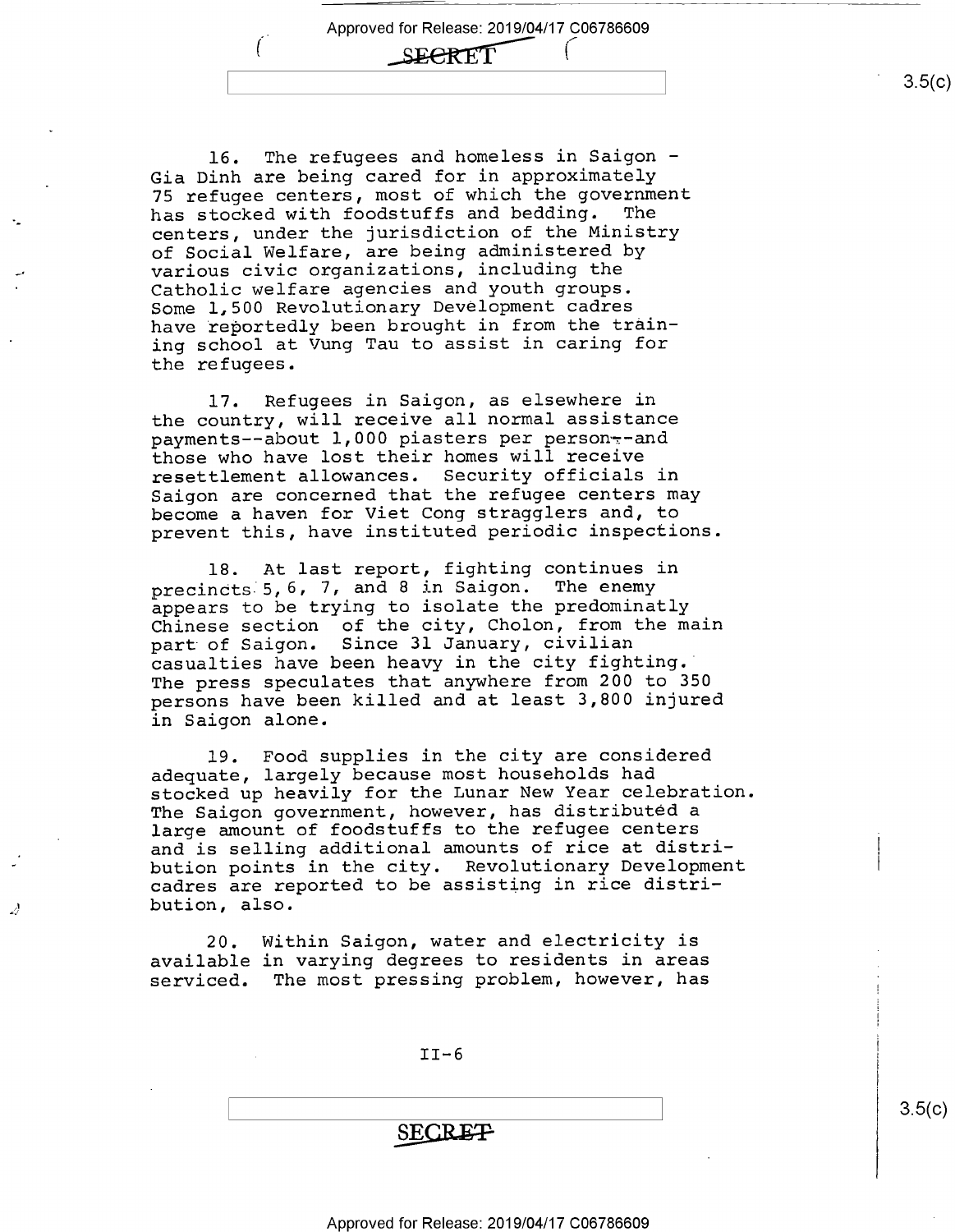## ( \_s.eeR-ET' 'Ta

been the collection of refuse. As an interim measure, garbage is being burned on the streets. Press reports indicate that an additional 1,000 RD cadre trainees have been brought into Saigon from Vung-Tau to assist in trash collection.

21. Following a press conference on 5 February in which Ky stated that a civilian militia or "Army of the People" would be organized to protect<br>the urban areas, the urban areas,  $\boxed{\phantom{a} \phantom{a} \phantom{a}}$ that the Ministry of the Interior is proceeding with plans to arm the civilian population of  $Saiqon.$ Saigon. \ 'the secure areas of Saigon will be divided into "neighborhoods," each with an appointed chief to supervise the distribution and control of firearms within the<br>area. The ministry anticipates that each The ministry anticipates that each "neighborhood" will have a minimum of ten and a maximum of 30 weapons for self defense. Defense Ministry has reportedly delivered 1,000 carbineg to thelnterior Ministry and will deliver more, if needed.

22. The organizing and arming of the civil population of Saigon will be done slowly and may take several months, according to several Vietnamese officials. Screening of participants in the militia program will be done by Vietnamese security officials, and those selected will probably be either civil servants or veterans.

23. The South Vietnamese Government has allotted over 600 million piasters to the National Recovery Committee to aid in the rebuilding of Saigon and some of the other urban areas. According to press reports, Vietnamese officials have claimed that all the affected cities have been photographed from the air to give planners information with which to work, and urban renewal will include the elimination of slum areas that have mushroomed in and around the cities over the past few years. Much of the money for urban rehabilitation will probably be derived from funds earmarked for the pacification éffort, which may result in<br>drastically reduced pacification programs. The drastically reduced pacification programs. destruction to Vietnamese cities and towns will probably result in a reduced tax base for the

 $II-7$ 

SEGRET

 $3.5(c)$ 

3.3(h)(2)

3.3(h)(2)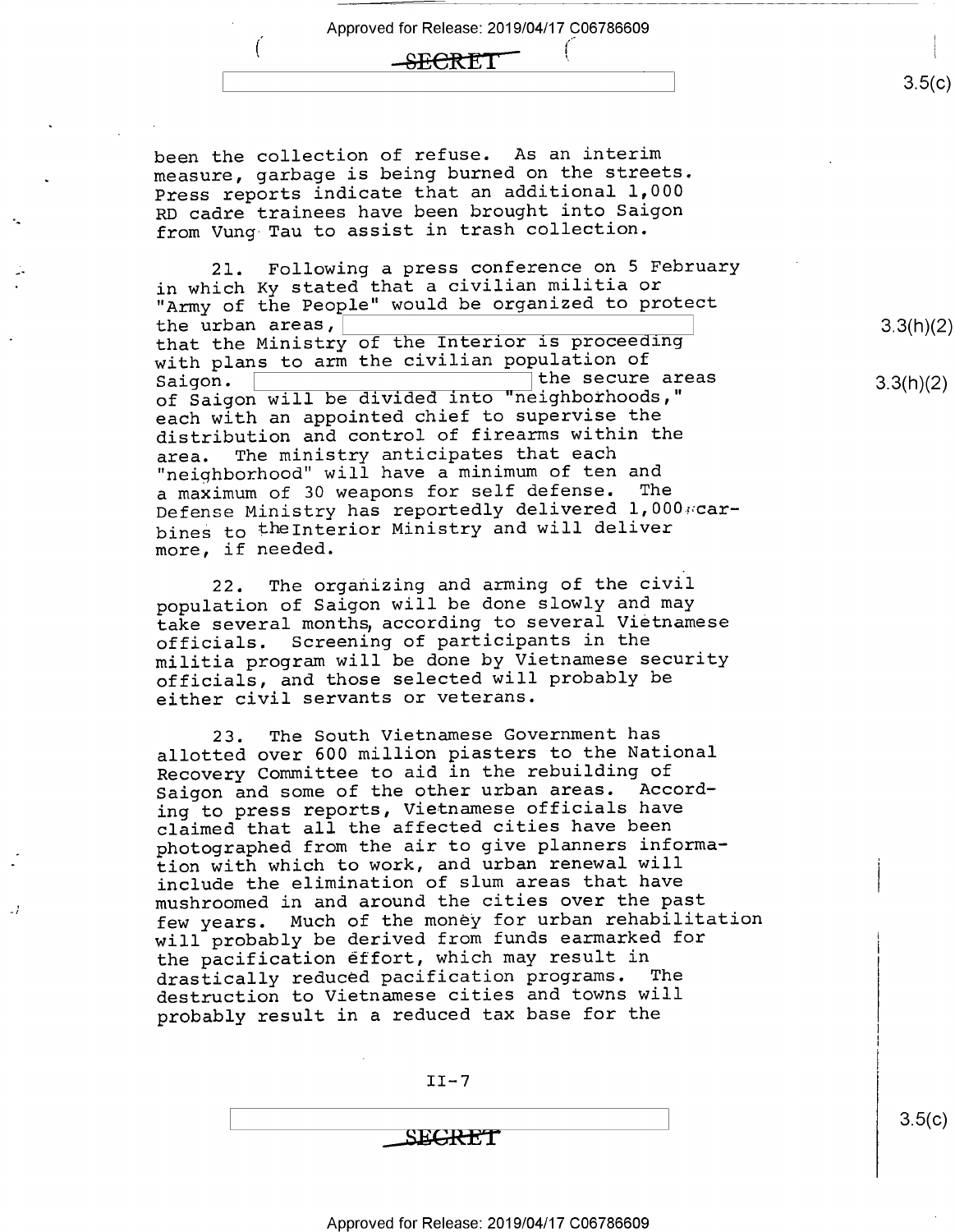government, and this will place a further strain on, and perhaps necessitate reductions in, some additional government programs.

(SECRET

Approved for Release: 2019/04/17 C06786609

### The IV Corps Senior Officials

24. At present, only five of the 15 delta province chiefs appointed by the previous IV Corps commander, General Quang, are still in office. These officers are the province chiefs in Vinh Long, Bac Lieu, Ba Xuyen, Dinh Tuong, and Go Cong.<br>Of these, the province chief of Dinh Tuong is considered by US officials as the most capable and honest, and the others, with the exception of the Go Cong Province chief, appear to have been turning in satisfactory performances.

25. US officials in the delta believe that it is too early to assess whether IV Corps commander General Manh has been a positive or negative<br>element. Generally speaking, the province c Generally speaking, the province chiefs he has appointed seem to have been somewhat less corrupt and more efficient than those appointed by his predecessor. On at least two occasions, however, Manh has told US officials that he was reluctant to press charges of corruption against GVN officials because this "causes trouble."

26. There have been some rumors of personal corruption by Manh, and strong allegations of extensive illicit activities by his wife. [1991] The management of extensive illicit activities by his wife. the rumors concerning Manh

have not been substantiated.  $\vert$  3.3(h)(2)

 $II-8$ 

SECRET

 $3.5(c)$ 

 $\frac{1}{2}$  , s.f., s.f., s.f., s.f., s.f., s.f., s.f., s.f., s.f., s.f., s.f., s.f., s.f., s.f., s.f., s.f., s.f., s.f., s.f., s.f., s.f., s.f., s.f., s.f., s.f., s.f., s.f., s.f., s.f., s.f., s.f., s.f., s.f., s.f., s.f.,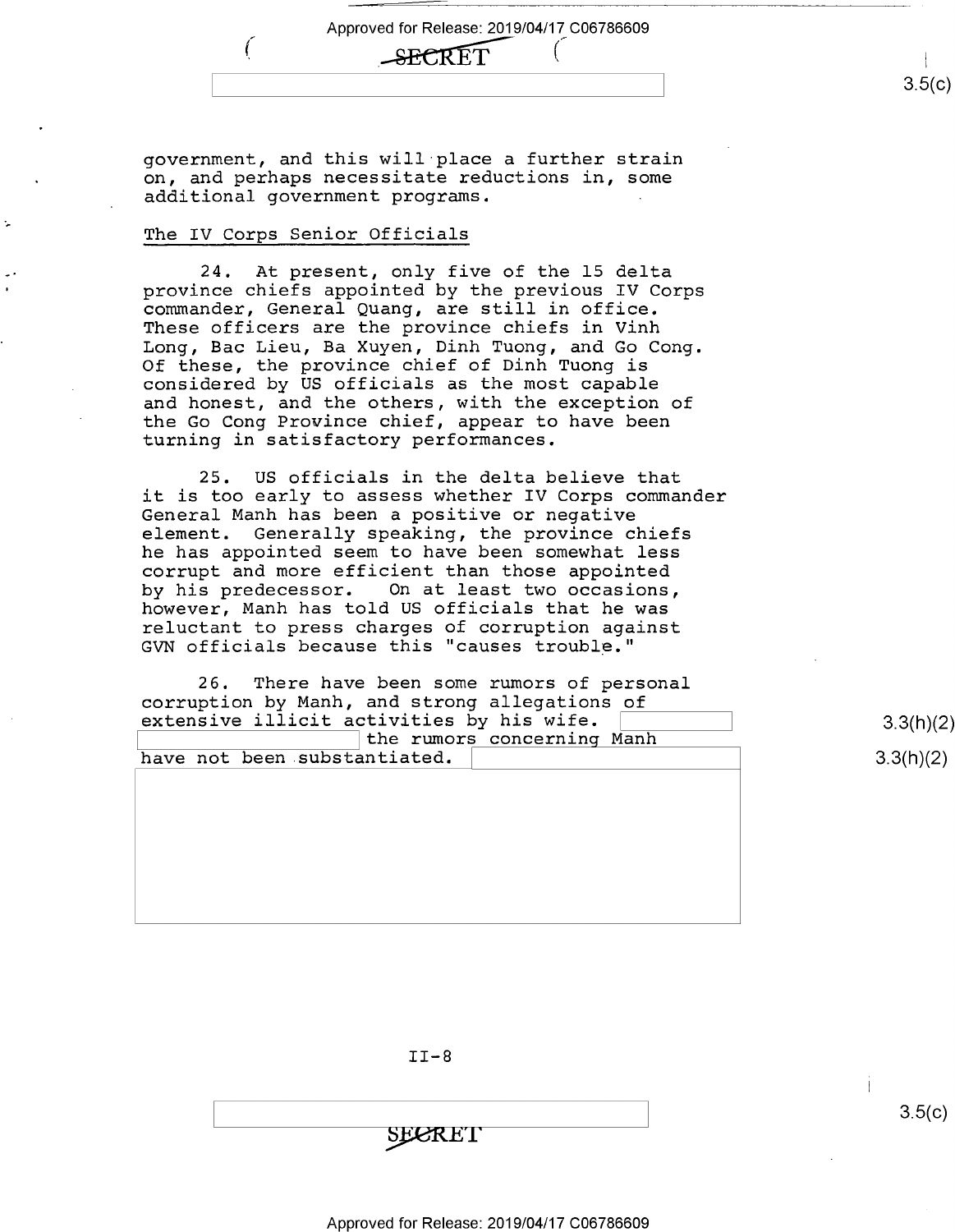# SECRET

27. In the Communists' recent Tet offensive, the performance of the province chiefs has varied widely. In Ba Xuyen, the chief reportedly became hysterical, while in Dinh Tuong the province chief has continuously acted in a creditable<br>manner. The provincial government in Chau De The provincial government in Chau Doc seems to have collapsed, while in Kien Giang it has been resolute. The threat to IV Corps is by no means over; several provincial towns appear to be under a state of "seige" and others have been extensively damaged. Not much information has yet become available on General Manh's performance during the crisis, but one report suggests that he has been more concerned for his personal safety than with the activities of his command.

II-9

'S-E'6'KET

\ \ 8-5<c>

Approved for Release: 2019/04/17 C06786609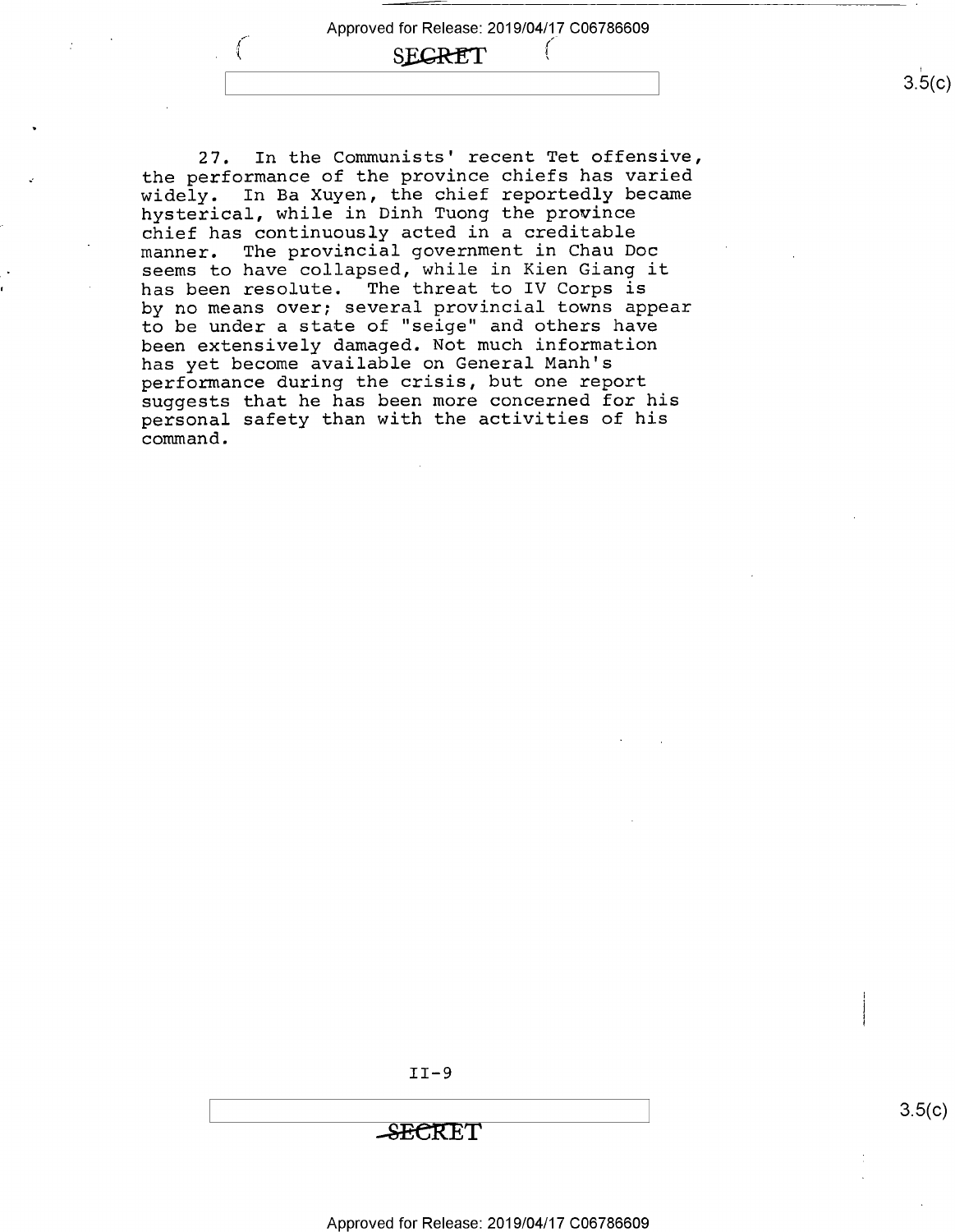## $\Omega$  FOR FTT

### III. ECONOMIC SITUATION

It is clear that the Tet offensive<br>has widely disrupted economic activity, but the full effects are not yet clear. Food supplies are generally adequate, although prices are high. Damage to power and water facilities generally was slight.

### Economic Effects of Tet Offensive

f

1. The Tet offensive has interrupted economic life in the major cities in Vietnam, but has not brought activity to a halt. There are the expected reports of food shortages, rising prices, destruction of housing, public utilities and production facilities, and interdiction of highways and communication lines. The full extent of the damage, and its consequences, may not be apparent for some time.

2. The government's newly established task force, under Vice President Ky, is working closely with US officials in Saigon and he promises to coordinate all relief and reconstruction activities. The Foreign Ministry has also asked all South Vietnamese missions abroad to seek food, clothing, medicine, and other essentials from their host coun-<br>tries. Favorable responses are beginning to come tries. Favorable responses are beginning to come<br>in. Government and private efforts to care for Government and private efforts to care for the refugees reportedly have been satisfactory, but government effectiveness will continue to be tested even after the crisis period has passed.

3. There have been scattered reports of food shortages in some provinces, especially in Quang Tri, the northernmost province in I Corps, and in the delta city of Vinh Long, which reportedly was half destroyed during the fighting. Fortunately, most people had stocked up on food supplies in

III—l

 $3.5(c)$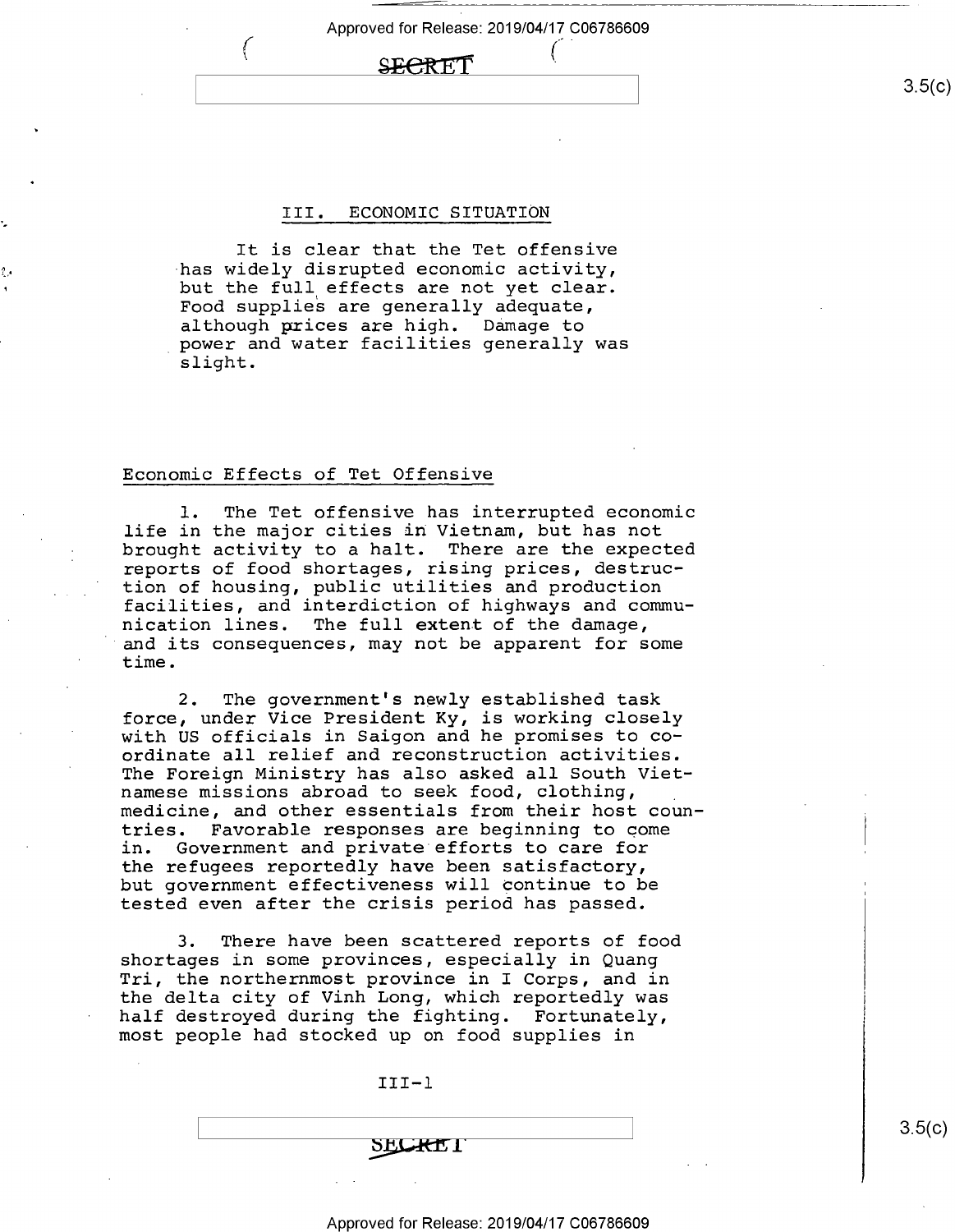/

## **SECRET**

preparation for the Tet holiday. In Saigon, US officials report that there is sufficient food available; the difficulty is getting it distri-<br>buted. On 6 February, rice stocks in Saigon-On 6 February, rice stocks in Saigon-Cholon warehouses, none of which has been reported damaged, totaled 114,000 metric tons with another<br>17,000 tons on ships in the port. This rice is 17,000 tons on ships in the port. sufficient to meet the needs of Saigon and the rice deficit areas in the north for more than a<br>month. If this rice cannot be transported, how If this rice cannot be transported, however, shortages could develop, particularly in <sup>I</sup> and II Corps. There is no indication of the current level of stocks in central Vietnam, but at the beginning of January this area reportedly had on hand about 37,000 tons, or almost one month's Moreover, additional supplies presumably arrived during January.

4. Normal detailed economic reporting has been interrupted since the beginning of the offensive, but general developments through 9 February are discussed in the following paragraphs.

5. Food prices soared during the early days of the offensive, but as more shops and marketplaces open, prices reportedly are beginning to decline. In Bien Hoa city, for example, prices of most foods on 4 February were said to be three<br>to five times higher than those just before Tet. No to five times higher than those just before Tet.<br>chicken, meat, or vegetables were available. By chicken, meat, or vegetables were available. <sup>7</sup>February, however, the availability of food in Bien Hoa was said to be near normal, although<br>prices were still up 50 to 75 percent. USAID ofprices were still up 50 to 75 percent. ficials in Saigon did not take their regular weekly survey of prices, but have reported that prices for rice, pork, and fish in Saigon are running about double the pre—offensive level. On 9 February, however, prices of bread, sugar, and condensed milk were not significantly higher than pre—Tet levels. Free rice is being distributed at 59 refugee centers, and rice is being sold to other civilians from trucks in various parts of the city. The present plan calls for normal commercial distribution by ll February.

 $III-2$ 



 $3.5(c)$